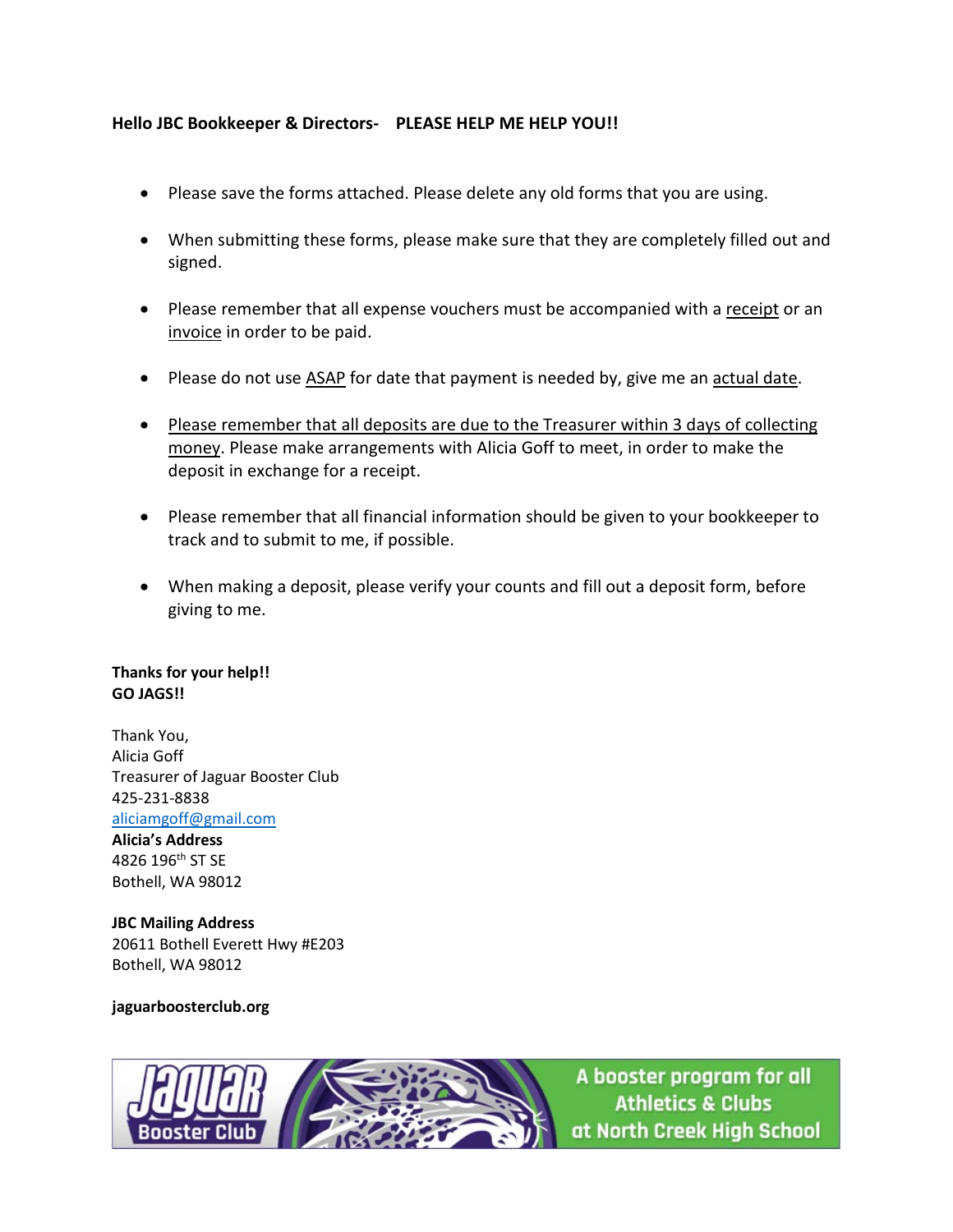## **Expense Voucher Instructions**

- Fill in date of request.
- Total the amount requested. 1 voucher per payee.
- Fill in the sport or club for the expense.
- Fill in the date payment needed by. Please do not enter ASAP. Please allow 5 business days for payment to be made. If payment is needed sooner, please make special arrangements with Alicia Goff, Treasure[r aliciamgoff@gmail.com](mailto:aliciamgoff@gmail.com) & Cathie Carmical, president [cathiec@g](mailto:cathie@jaguarboosterclub.org)mail.com . Please remember that we are volunteers.
	- o All checks require 2 signatures in order to process, by the Treasurer, President or CFO.
- Fill in description of expense, this will be used on your clubs financial report. Additional information can be filled in at the bottom of the form, in the notes section.
- Fill in the name of the person in your club that is requesting the payment, not necessarily the person being paid.
- Fill in Requestors email &/or phone number, so that the treasurer may contact with any questions.
- Director or bookkeeper of your club **must sign** the request before submitting for payment.
- Fill in the name to which the check will be written to.
- Fill in the address area, if the check will be mailed.
- Fill in the phone# and email address of the person or company check is going to so that the treasurer may contact with any questions.
- **Please Email all expense vouchers with receipts or invoices to [aliciamgoff@gmail.com.](mailto:aliciamgoff@gmail.com)**
- **No payments will be made without a receipt or invoice or approving signature from Director or Bookkeeper.**
- All expenses are pending funds in the club's account, Treasurers approval and Presidents approval.

#### **\*The same form is used if you are requesting a payment to be made by debit card.**

**Any questions, please contact Alicia Goff, Treasurer. [aliciamgoff@gmail.com](mailto:aliciamgoff@gmail.com) 425-231-8838**

#### **Thank you & GO JAGS,**

**Alicia Goff, Treasurer and Stacy Rus, CFO of Jaguar Booster Club**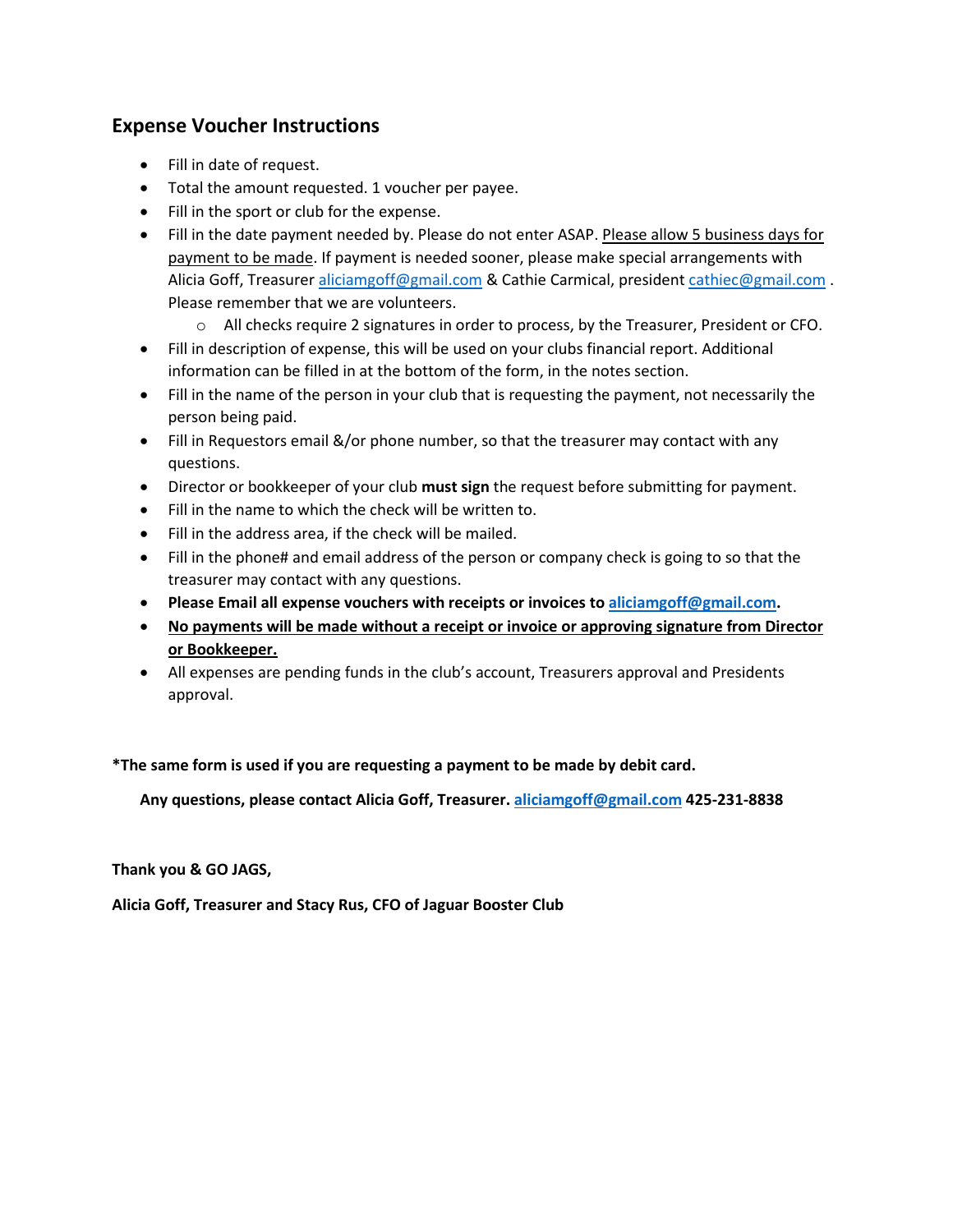# **Expense Voucher**



**Office of the Treasurer, Alicia Goff** 4826 196th St SE, Bothell, WA 98012 [aliciamgoff@gmail.com](mailto:aliciamgoff@gmail.com) 425-231-8838

#### **Please email completed form to Alicia Goff at aliciamgoff@gmail.com along with all receipts**

|                         | ****Please submit all receipts with this voucher.                                                                                                                                                                              |
|-------------------------|--------------------------------------------------------------------------------------------------------------------------------------------------------------------------------------------------------------------------------|
|                         |                                                                                                                                                                                                                                |
|                         | Payment Needed by: Please allow 5 Business Days. If needed sooner, please make special<br>arrangements with Alicia Goff aliciamgoff@gmail.com Treasurer & Cathie Carmical cathie@jaguarboosterclub.org.                        |
|                         |                                                                                                                                                                                                                                |
|                         |                                                                                                                                                                                                                                |
|                         |                                                                                                                                                                                                                                |
|                         |                                                                                                                                                                                                                                |
|                         | Check to be made out to: example and the contract of the material of the material of the material of the contract of the material of the material of the material of the material of the material of the material of the mater |
|                         |                                                                                                                                                                                                                                |
| <b>Mailing Address:</b> |                                                                                                                                                                                                                                |
|                         |                                                                                                                                                                                                                                |
|                         | (City, State, Zip) example and the state of the state of the state of the state of the state of the state of the state of the state of the state of the state of the state of the state of the state of the state of the state |
|                         |                                                                                                                                                                                                                                |
|                         |                                                                                                                                                                                                                                |
|                         | Treasurer Approval: ________________________________President Approval: __________________________________                                                                                                                     |
|                         |                                                                                                                                                                                                                                |
|                         |                                                                                                                                                                                                                                |
| Notes:                  |                                                                                                                                                                                                                                |
|                         |                                                                                                                                                                                                                                |
|                         |                                                                                                                                                                                                                                |
|                         |                                                                                                                                                                                                                                |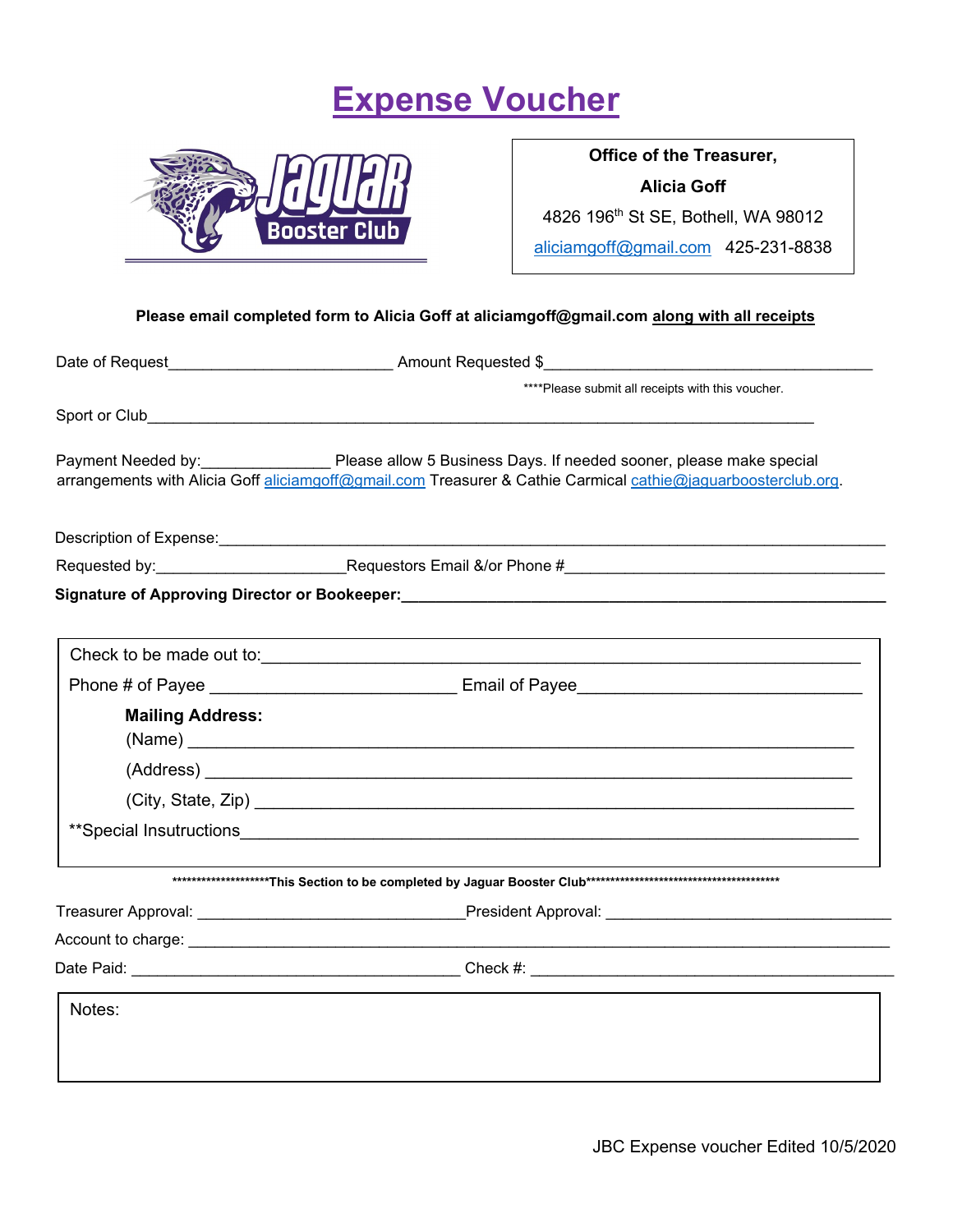## **JBC Deposit Instructions**

- Please complete all unshaded portions of the deposit form.
- Fill in the club or sport, please use Boy's or Girls, if necessary.
- Fill in the deposit description (i.e., concessions sales, donations, fundraisers, team/club fees, etc. This will be entered in your financial report.
- Please use a second deposit form, if funds are for 2 or more different deposits. For example, concessions and camps, should not be entered on the same deposit form, since they will be different line items on your financial report.
- Enter counts and totals of all coins and currency. Subtotal coins and Currency.
- Enter check numbers and dollar amounts. Please list additional checks on the back of the form, if needed.
- Enter front total of checks.
- Enter back total of checks, if needed.
- Enter the total deposit of coins, currency and checks.
- Please verify the counts on this form, sign and date it.
- Hand deliver all funds to the Booster Club Treasurer. Deposits are required to be given to Treasurer within 3 days of receiving the funds.
	- o Contact Information for Treasurer
		- **Alicia Goff**
		- $-4826$  196<sup>th</sup> Street SE Bothell, WA 98012
		- **[aliciamgoff@gmail.com](mailto:aliciamgoff@gmail.com)**
		- 425-231-8838 texts are ok and typically seen the quickest.
- Please contact Alicia Goff with any questions or to set up arrangements for deposit.
- When delivering deposit to Alicia Goff, a receipt will be given, which will be signed by Alicia and the person dropping off the deposit.
- Treasurer will sign and date the deposit form and enter the receipt # given.

Please ask for a financial report to be sent, if you would like one, after the deposit is made. If not, please verify the accuracy of the deposit each month at our General Booster Meeting. Please let Treasurer know right away if there is a discrepancy.

\*\*Exceptions-ongoing fundraisers will not have 20% of funds taken out, that go to JBC's general funds, until fundraiser is complete. 20% is taken off of the total deposits from the fundraiser, minus expenses. 20% is only charged on the total fundraiser profits. Please make sure to note to Treasurer if the deposit is for an ongoing fundraiser.

#### **Any questions, please contact Alicia Goff, Treasurer. Contact information above.**

**Thank you & GO JAGS,** 

#### **Alicia Goff, Treasurer and Roxanna Palacios, CFO of Jaguar Booster Club**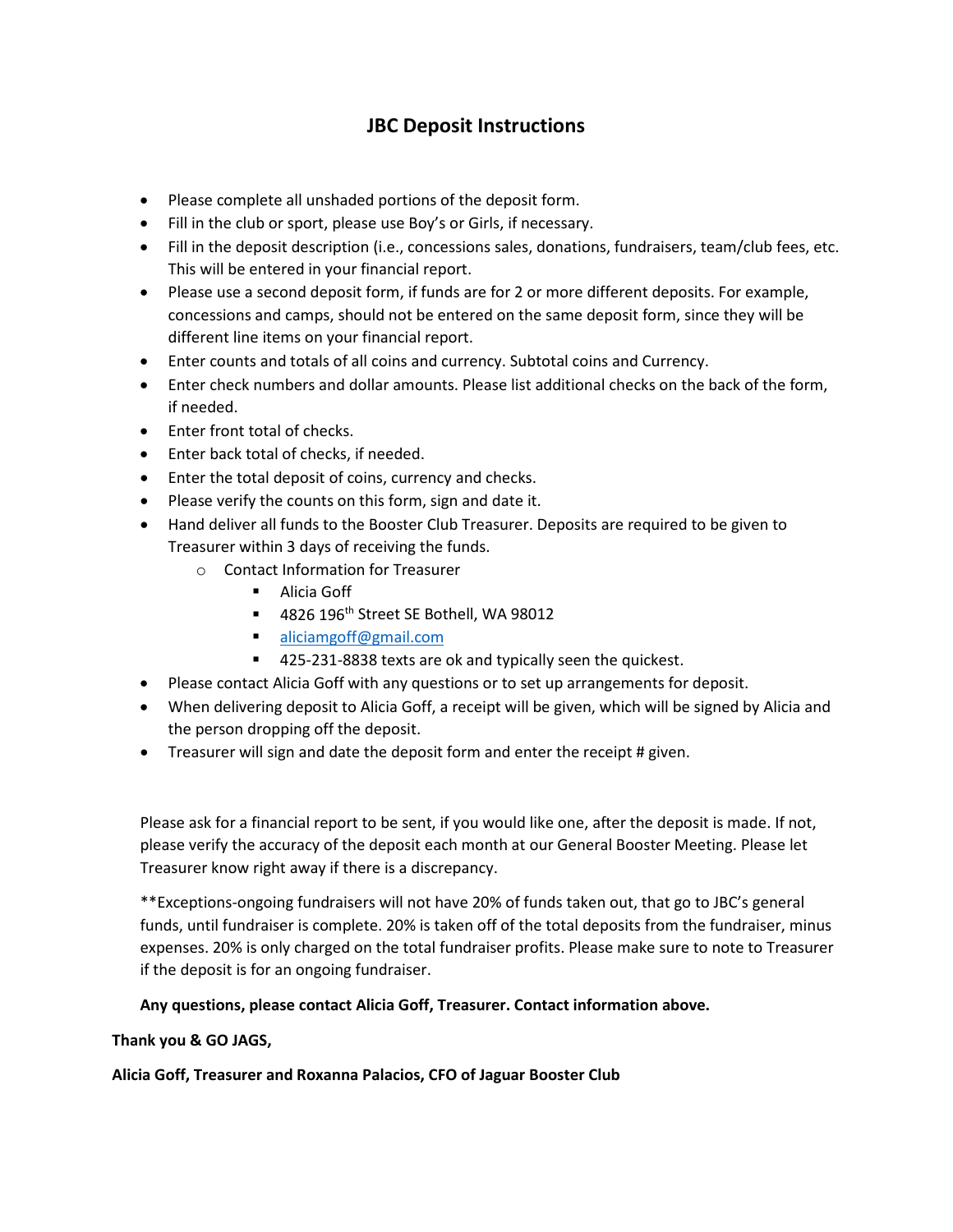

### **JBC Deposit Form**

**INSTRUCTIONS**: Please complete all unshaded portions of form. Please verify the counts on this form, sign and date it. Hand deliver to the Booster Club Treasurer. List additional checks on the back of this form, if needed. A receipt will be provided to the Booster Club member delivering the funds. If you need assistance or have questions, contact the Booster Club Treasurer at[: aliciamgoff@gmail.com](mailto:aliciamgoff@gmail.com) **425-231-8838**

#### Booster Club Activity:

Deposit description:

i.e., concession sales, donations, fundraisers, team fees, etc. More detail is recommended! Please use the back of this page for more details if needed.

| <b>COIN</b> |    |                     |          | <b>CURRENCY</b> |   |         |          |  |
|-------------|----|---------------------|----------|-----------------|---|---------|----------|--|
|             | X. | Pennies             | $=$      |                 | х | $$1 =$  |          |  |
|             | X. | Nickels             | $=$      |                 | Χ | $$2 =$  |          |  |
|             | X. | <b>Dimes</b>        | $\equiv$ |                 | Χ | $$5 =$  |          |  |
|             | X. | Quarters            | $\equiv$ |                 | х | $$10 =$ |          |  |
|             | X. | <b>Half Dollars</b> | $=$      |                 | X | $$20 =$ |          |  |
|             | X. | <b>Dollars</b>      | $\equiv$ |                 | X | $$50 =$ |          |  |
|             |    |                     |          |                 | X | \$100   | $\equiv$ |  |

**Coin subtotal: \_\_\_\_\_\_\_\_\_\_ Currency subtotal: \_\_\_\_\_\_\_\_\_\_**

**Cash (coins + currency) Subtotal: \_\_\_\_\_\_\_\_\_\_\_\_\_**

| <b>Check Number</b> | \$ Amount | <b>Check Number</b> | \$ Amount |
|---------------------|-----------|---------------------|-----------|
|                     |           |                     |           |
|                     |           |                     |           |
|                     |           |                     |           |
|                     |           |                     |           |
|                     |           |                     |           |
|                     |           |                     |           |

#### **Please list additional checks on the back.**

|                  | (coin, currency and checks subtotal)<br>Net Deposit: _____________________ |
|------------------|----------------------------------------------------------------------------|
|                  | Date ______________                                                        |
| Issued Receipt # | Date                                                                       |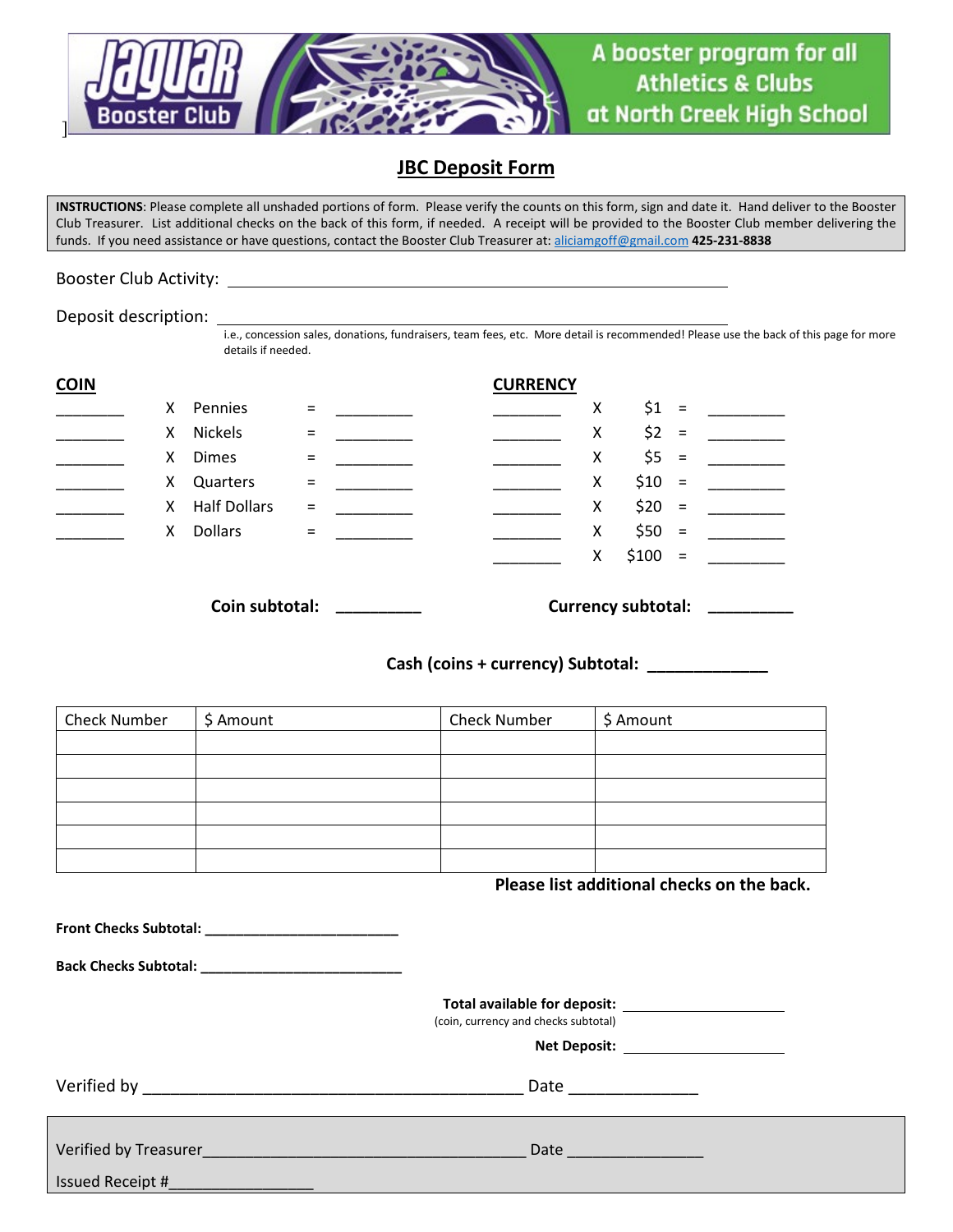## **JBC Counting of Cash Box Funds Deposit Instructions**

- Please contact Treasurer, Alicia Goff at least 2 business days before cash box is needed, in order to set up a time to pick up cash box.
	- Alicia Goff
	- $-4826$  196<sup>th</sup> Street SE Bothell, WA 98012
	- **[aliciamgoff@gmail.com](mailto:aliciamgoff@gmail.com)**
	- 425-231-8838 texts are ok and typically seen the quickest.
- Please complete all unshaded portions of the deposit form.
- Fill in the club or sport, please use Boy's or Girls, if necessary.
- Fill in the deposit description (i.e., concessions sales, donations, fundraisers, team/club fees, etc. This will be entered in your financial report.
- Please use a second deposit form, if funds are for 2 or more different deposits. For example, concessions and camps, should not be entered on the same deposit form, since they will be different line items on your financial report.
- Please verify Cash Box, before leaving the Treasurer. All Boxes start with \$150.00. If more cash is needed, please contact Treasurer at least 2 business days before cash box is needed.
- Concession cash boxes are stacked with roughly \$20.00 in quarters \$65.00 in Ones and \$65.00. If different currency is needed, please contact Treasurer at least 2 business days prior to picking up the cash box/boxes.
- Enter counts and totals of all coins and currency. Subtotal coins and Currency.
- Enter the total coins and currency for all funds in the cash box.
- Enter the beginning balance of cash box. Typically, \$150.00. Should be the same as the beginning cash box amount, unless special arrangements are made with the Treasurer.
- Enter the total deposit amount to be deposited on behalf of your club.
- Please have 2 people verify the count of the cash box and deposit, before giving to the Treasurer. Sign and date.
- Hand deliver all funds to the Booster Club Treasurer. Deposits are required to be given to Treasurer within 3 days of receiving the funds. Delivery time can be arranged with the Treasurer, contact information is above.
- Please contact Alicia Goff with any questions.
- When delivering deposit to Alicia Goff, funds will be verified and a receipt will be given. This receipt will be signed by Alicia and the person dropping off the deposit.
- Treasurer will sign and date the deposit form and enter the receipt # given.

Please ask for a financial report to be sent at time of deposit, if you would like one, after the deposit is made. If not, please verify the accuracy of the deposit to your receipt given each month at our General Booster Meeting. Please let Treasurer know right away, if there is a discrepancy.

\*\***Exceptions**-ongoing fundraisers will not have 20% of funds taken out, that go to JBC's general funds, until fundraiser is complete. 20% is taken off of the total deposits from the fundraiser, minus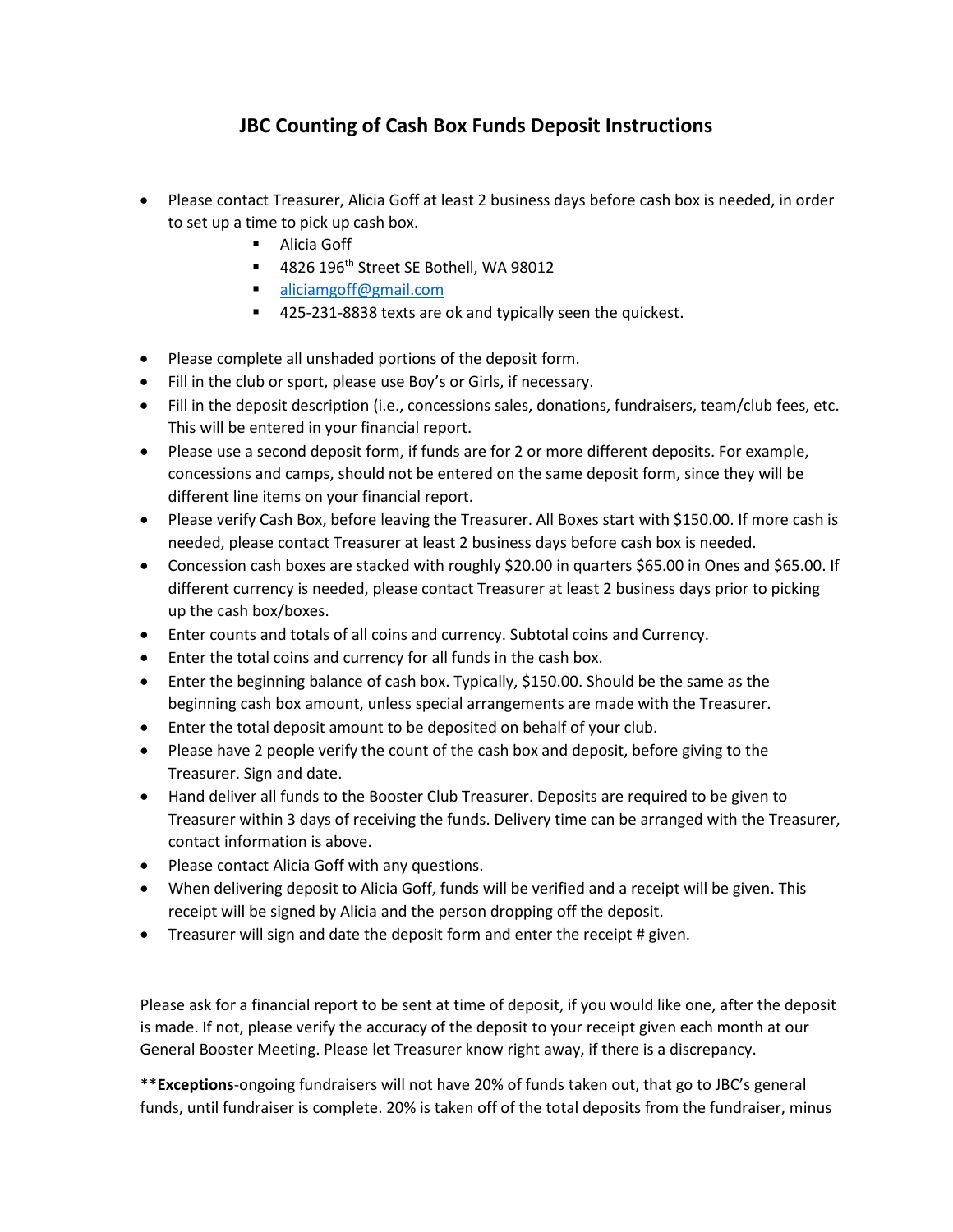expenses. 20% is only charged on the total fundraiser profits. Please make sure to note to Treasurer if the deposit is for an ongoing fundraiser.

\*\***Concessions calculations**-all money earned from JBC concessions will have 40% of deposit, taken out to pay for concessions food, drinks and supplies. Of the remaining 60% of deposit, 90% of the deposit will go to the club hosting concessions and the remaining 10% will go to the JBC general fund. Example of \$100.00 earned from concessions

- \$40.00 deposited to the concessions restocking account.
- \$54.00 deposited to the club's account hosting concessions.
- \$6.00 deposited to the JBC's general fund.

**Any questions, please contact Alicia Goff, Treasurer. Contact information above.**

**Thank you & GO JAGS,** 

**Alicia Goff, Treasurer**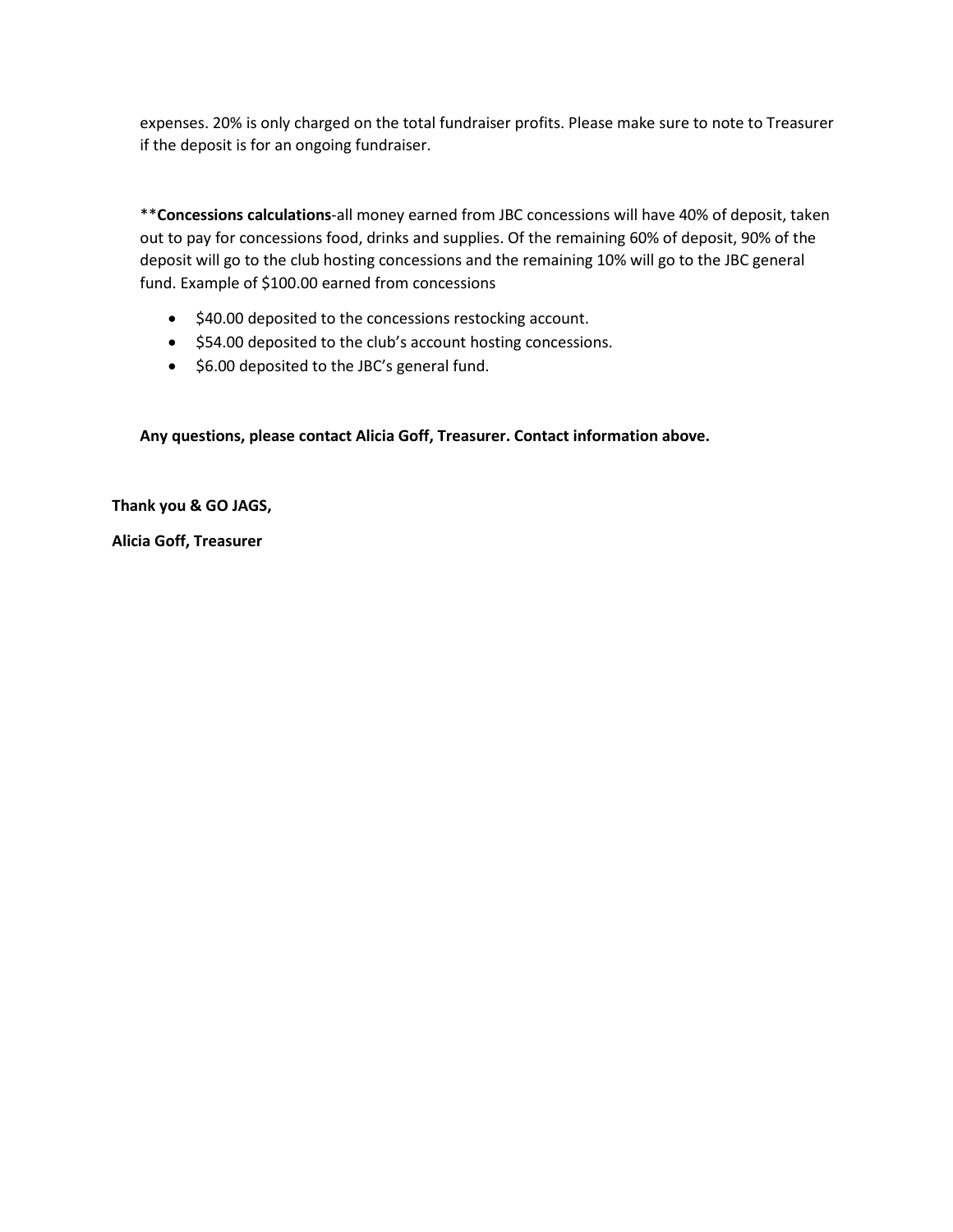

## **Counting of Cash Box Funds**

**INSTRUCTIONS**: Please complete all unshaded portions of form. Please verify the counts on this form, sign and date it. Hand deliver to the Booster Club Treasurer, Alicia Goff 4826 196<sup>th</sup> Street SE Bothell, WA 98012, or Executive member. List additional checks on the back of this form, if needed. A receipt will be provided to the Booster Club member delivering the funds. If you need assistance or have questions, contact the Booster Club Treasurer at: **[aliciamgoff@gmail.com](mailto:aliciamgoff@gmail.com) 425-231-8838**

Booster Club Activity :

Deposit description:

(i.e., concession sales, donations, fundraisers, team fees, etc. More detail is recommended)

|                                                                                                                     |                                                                                                                                                                                                                                |                                                                     | <b>Beginning Cash Box</b>                                                                                                                                                                                                                                                                                                                                                                                                       |                       |                                                                                                                                                                                                                                                                                                                                                                                                                                                                                              |  |  |
|---------------------------------------------------------------------------------------------------------------------|--------------------------------------------------------------------------------------------------------------------------------------------------------------------------------------------------------------------------------|---------------------------------------------------------------------|---------------------------------------------------------------------------------------------------------------------------------------------------------------------------------------------------------------------------------------------------------------------------------------------------------------------------------------------------------------------------------------------------------------------------------|-----------------------|----------------------------------------------------------------------------------------------------------------------------------------------------------------------------------------------------------------------------------------------------------------------------------------------------------------------------------------------------------------------------------------------------------------------------------------------------------------------------------------------|--|--|
| <b>COIN</b>                                                                                                         |                                                                                                                                                                                                                                |                                                                     | <b>CURRENCY</b>                                                                                                                                                                                                                                                                                                                                                                                                                 |                       |                                                                                                                                                                                                                                                                                                                                                                                                                                                                                              |  |  |
| <u> 1989 - 1989 - 1989 - 1989 - 1989 - 1989 - 1989 - 1989 - 1989 - 1989 - 1989 - 1989 - 1989 - 1989 - 1989 - 19</u> | X Pennies<br>$=$                                                                                                                                                                                                               |                                                                     | $\mathsf{X}$<br>$\overline{\phantom{a}}$ . The contract of $\overline{\phantom{a}}$                                                                                                                                                                                                                                                                                                                                             | $$1 =$                | <u> The Common State</u>                                                                                                                                                                                                                                                                                                                                                                                                                                                                     |  |  |
|                                                                                                                     | Nickels<br>X.<br>$=$                                                                                                                                                                                                           |                                                                     | $\mathsf{X}$                                                                                                                                                                                                                                                                                                                                                                                                                    | $$2 =$                |                                                                                                                                                                                                                                                                                                                                                                                                                                                                                              |  |  |
| $\mathcal{L}(\mathcal{L}^{\mathcal{L}})$ and $\mathcal{L}^{\mathcal{L}}$                                            | X Dimes<br>$=$                                                                                                                                                                                                                 | <u> 1999 - Jan Jan Jawa</u>                                         | X.<br><u> Albanya (</u>                                                                                                                                                                                                                                                                                                                                                                                                         |                       |                                                                                                                                                                                                                                                                                                                                                                                                                                                                                              |  |  |
| __________                                                                                                          | X Quarters<br>$=$                                                                                                                                                                                                              | $\overline{\phantom{a}}$ . The contract of $\overline{\phantom{a}}$ | $\overline{\phantom{a}}$ x                                                                                                                                                                                                                                                                                                                                                                                                      | $$10 =$               | $\begin{tabular}{cc} \multicolumn{2}{c} {\textbf{1}} & \multicolumn{2}{c} {\textbf{2}} & \multicolumn{2}{c} {\textbf{3}} & \multicolumn{2}{c} {\textbf{4}} & \multicolumn{2}{c} {\textbf{5}} & \multicolumn{2}{c} {\textbf{6}} & \multicolumn{2}{c} {\textbf{7}} & \multicolumn{2}{c} {\textbf{8}} & \multicolumn{2}{c} {\textbf{9}} & \multicolumn{2}{c} {\textbf{1}} & \multicolumn{2}{c} {\textbf{1}} & \multicolumn{2}{c} {\textbf{1}} & \multicolumn{2}{c} {\textbf{1}} & \multicolumn$ |  |  |
|                                                                                                                     | X Half Dollars<br>$=$                                                                                                                                                                                                          | ____________                                                        | $\frac{1}{\sqrt{1-\frac{1}{2}}}\frac{1}{\sqrt{1-\frac{1}{2}}}\frac{1}{\sqrt{1-\frac{1}{2}}}\frac{1}{\sqrt{1-\frac{1}{2}}}\frac{1}{\sqrt{1-\frac{1}{2}}}\frac{1}{\sqrt{1-\frac{1}{2}}}\frac{1}{\sqrt{1-\frac{1}{2}}}\frac{1}{\sqrt{1-\frac{1}{2}}}\frac{1}{\sqrt{1-\frac{1}{2}}}\frac{1}{\sqrt{1-\frac{1}{2}}}\frac{1}{\sqrt{1-\frac{1}{2}}}\frac{1}{\sqrt{1-\frac{1}{2}}}\frac{1}{\sqrt{1-\frac{1}{2}}}\frac{1}{\sqrt{1-\frac{$ | $$20 =$               |                                                                                                                                                                                                                                                                                                                                                                                                                                                                                              |  |  |
|                                                                                                                     | <b>Dollars</b><br>X.<br>$=$                                                                                                                                                                                                    | <u> 1999 - Jan Jan Jawa</u>                                         | X —<br>$\frac{1}{2}$ and $\frac{1}{2}$ and $\frac{1}{2}$ and $\frac{1}{2}$                                                                                                                                                                                                                                                                                                                                                      | $$50 =$               | $\overline{\phantom{a}}$ . The state of $\overline{\phantom{a}}$                                                                                                                                                                                                                                                                                                                                                                                                                             |  |  |
|                                                                                                                     |                                                                                                                                                                                                                                |                                                                     | $X -$                                                                                                                                                                                                                                                                                                                                                                                                                           | $$100 =$              | <u> 1999 - Jan Jawa</u>                                                                                                                                                                                                                                                                                                                                                                                                                                                                      |  |  |
| Coin subtotal: _________<br>Currency subtotal: _________                                                            |                                                                                                                                                                                                                                |                                                                     |                                                                                                                                                                                                                                                                                                                                                                                                                                 |                       |                                                                                                                                                                                                                                                                                                                                                                                                                                                                                              |  |  |
|                                                                                                                     |                                                                                                                                                                                                                                |                                                                     | (coin and currency subtotal)                                                                                                                                                                                                                                                                                                                                                                                                    |                       |                                                                                                                                                                                                                                                                                                                                                                                                                                                                                              |  |  |
|                                                                                                                     |                                                                                                                                                                                                                                |                                                                     |                                                                                                                                                                                                                                                                                                                                                                                                                                 |                       |                                                                                                                                                                                                                                                                                                                                                                                                                                                                                              |  |  |
|                                                                                                                     |                                                                                                                                                                                                                                |                                                                     |                                                                                                                                                                                                                                                                                                                                                                                                                                 |                       |                                                                                                                                                                                                                                                                                                                                                                                                                                                                                              |  |  |
|                                                                                                                     | (should be the same as the beginning cash Box amount, unless approval from Treasurer).                                                                                                                                         |                                                                     |                                                                                                                                                                                                                                                                                                                                                                                                                                 |                       |                                                                                                                                                                                                                                                                                                                                                                                                                                                                                              |  |  |
|                                                                                                                     | Total Deposit: Note that the set of the set of the set of the set of the set of the set of the set of the set of the set of the set of the set of the set of the set of the set of the set of the set of the set of the set of |                                                                     |                                                                                                                                                                                                                                                                                                                                                                                                                                 |                       |                                                                                                                                                                                                                                                                                                                                                                                                                                                                                              |  |  |
|                                                                                                                     |                                                                                                                                                                                                                                |                                                                     |                                                                                                                                                                                                                                                                                                                                                                                                                                 | Date ________________ |                                                                                                                                                                                                                                                                                                                                                                                                                                                                                              |  |  |
|                                                                                                                     |                                                                                                                                                                                                                                |                                                                     |                                                                                                                                                                                                                                                                                                                                                                                                                                 |                       |                                                                                                                                                                                                                                                                                                                                                                                                                                                                                              |  |  |
|                                                                                                                     |                                                                                                                                                                                                                                |                                                                     |                                                                                                                                                                                                                                                                                                                                                                                                                                 |                       |                                                                                                                                                                                                                                                                                                                                                                                                                                                                                              |  |  |
| <b>Issued Receipt #</b>                                                                                             |                                                                                                                                                                                                                                |                                                                     |                                                                                                                                                                                                                                                                                                                                                                                                                                 |                       |                                                                                                                                                                                                                                                                                                                                                                                                                                                                                              |  |  |
|                                                                                                                     |                                                                                                                                                                                                                                |                                                                     |                                                                                                                                                                                                                                                                                                                                                                                                                                 |                       |                                                                                                                                                                                                                                                                                                                                                                                                                                                                                              |  |  |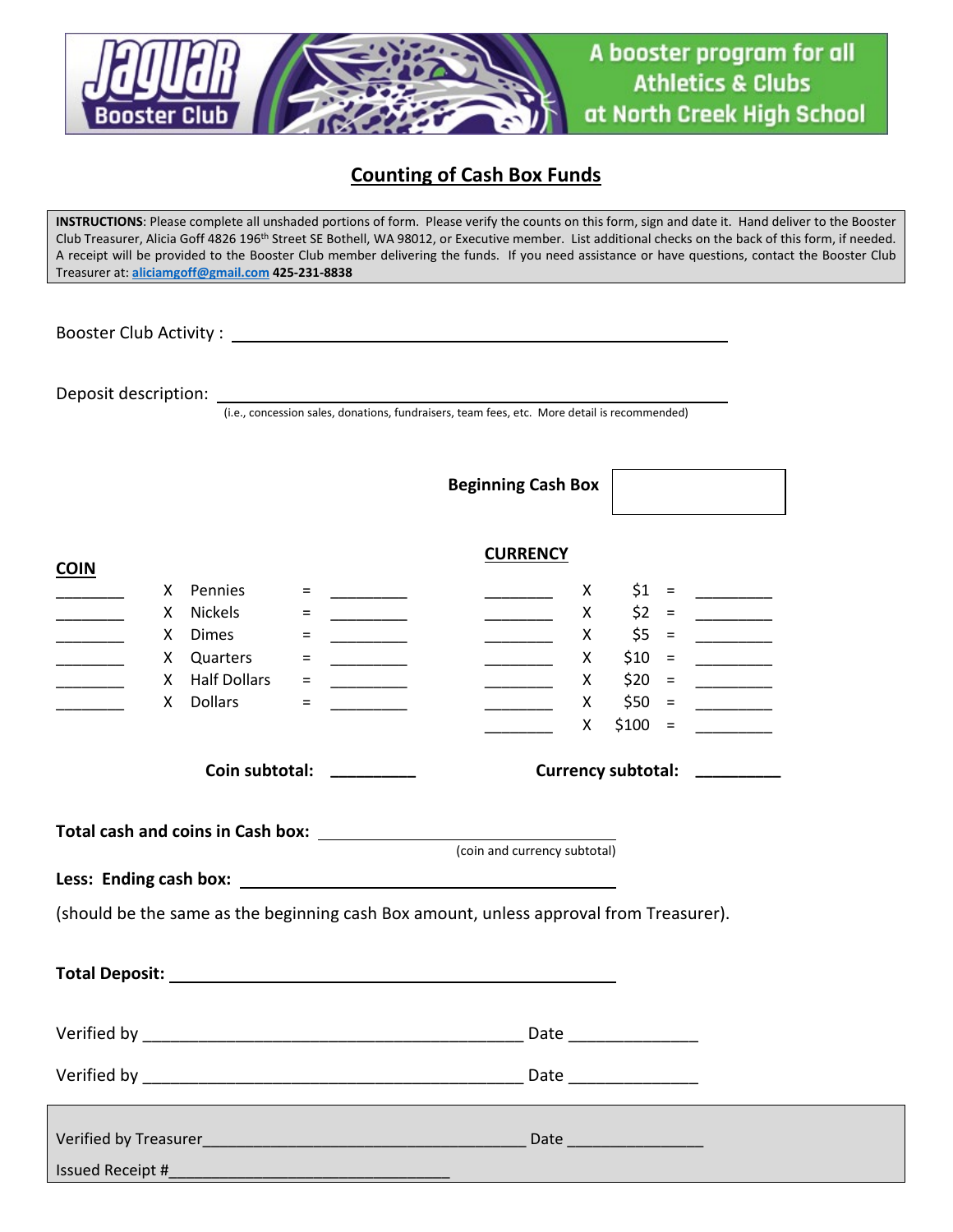## **Square Instructions**

## **Downloading App**

- 1. Go to your app store and search for "Square Point of Sale".
- 2. Sign in. Only have to sign in once. Username is [aliciamgoff@gmail.com,](mailto:aliciamgoff@gmail.com) password is Football1, with a capital F.
- 3. To sync wireless card reader, tap on the 3 lines in the upper left hand corner. Tap settings. Scroll down to hardware and tap Card Readers. Tap Connect a Reader. Follow instructions.

### **Processing a Sale**

- 1. Open app. Tap on the list icon at the Bottom of the screen to see all items.
- 2. Tap items to sell.
- 3. Tap Blue charge box when time to pay.
- 4. Insert or swipe credit card in reader. (If manually entered, a higher fee is charged)
- 5. If paying with cash, tap cash and enter amount paid.
- 6. Credit card sales-have customer sign on screen.
- 7. If receipt is wanted, it can be emailed or sent by text. If no receipt is wanted, tap "No Thanks".
- 8. Hit "New Sale" to go to the next transaction.

## **Trouble Shooting**

Wrong Quantity or item entered-tap on "Current Sale" at the very top of your screen, above the blue charge box. Tap the incorrect item to change quantity or to delete an item.

Adding a new item to the sales menu.

- 1. In the top right hand of your screen, hit the menu bar, which is 3 lines.
- 2. Tap Items.
- 3. Tap All Items.
- 4. Tap the box that says "Create Item".
- 5. Type description of item.
- **6. Select Category. Please make sure to select the club that this item is for!**
- 7. Enter the price of the item.
- 8. Tap Save.

**Any questions or difficulties, please call Alicia Goff at 425-231-8838.**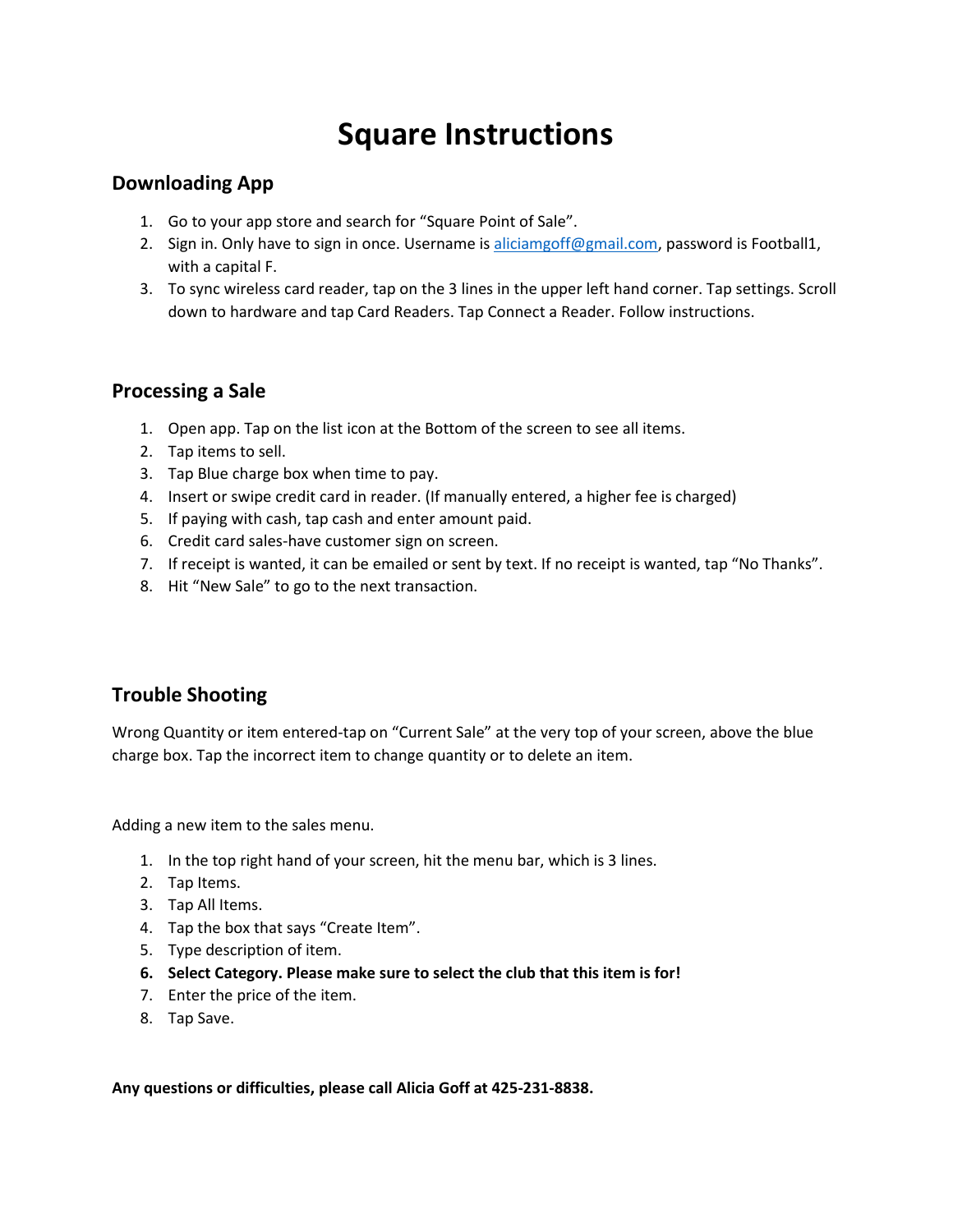

## In Kind Gift Receipt

| <b>Donor Information</b> |  |  |                                                                                                                                                                                                                                      |  |  |
|--------------------------|--|--|--------------------------------------------------------------------------------------------------------------------------------------------------------------------------------------------------------------------------------------|--|--|
|                          |  |  |                                                                                                                                                                                                                                      |  |  |
|                          |  |  | Name of Contact Person (if different from above): ______________________________                                                                                                                                                     |  |  |
|                          |  |  | Donor Address: <u>New York: New York: New York: New York: New York: New York: New York: New York: New York: New York: New York: New York: New York: New York: New York: New York: New York: New York: New York: New York: New Yo</u> |  |  |
|                          |  |  | City: _______________________State: _________ Zip: _____________Phone Number ( ) __________________                                                                                                                                  |  |  |
|                          |  |  |                                                                                                                                                                                                                                      |  |  |
| Item Information         |  |  |                                                                                                                                                                                                                                      |  |  |
|                          |  |  |                                                                                                                                                                                                                                      |  |  |
|                          |  |  |                                                                                                                                                                                                                                      |  |  |
|                          |  |  | Estimated Fair Market Value of Item(s) \$_____________________________(determined by donor)                                                                                                                                          |  |  |
|                          |  |  | The Donor Signature line must be signed to verify that the "estimated fair market value" amount was provided by the                                                                                                                  |  |  |
|                          |  |  | actual donor.                                                                                                                                                                                                                        |  |  |

## Thank you for supporting the Jaguar Booster Club

JBC complies with all Federal, State & Local laws for non-profit organizations [501c3] TAX ID: 82-1287569. Per IRS regulations, an item you value over \$500 requires an IRS Form 8283; any time you value over \$5,000 requires Form 8283 and written appraisal. Should you have any questions, please refer to [www.irs.com](http://www.irs.com/) publications 526 and 561, and consult your tax adviser.